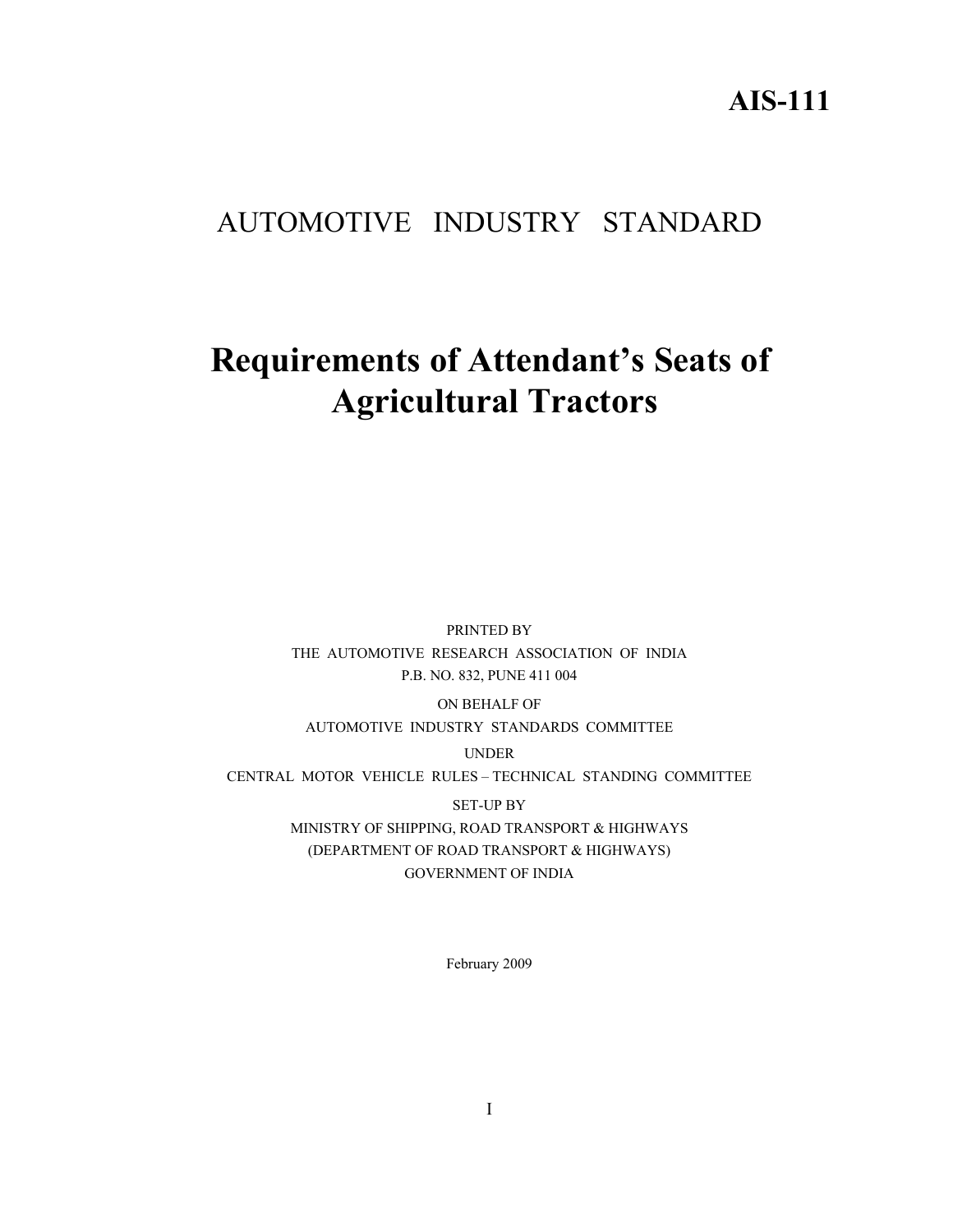**AIS-111** 

| Sr.<br>No. | Corrige<br>nda. | Amend-<br>ment | <b>Revision</b> | Date | Remark | Misc. |
|------------|-----------------|----------------|-----------------|------|--------|-------|
|            |                 |                |                 |      |        |       |
|            |                 |                |                 |      |        |       |
|            |                 |                |                 |      |        |       |
|            |                 |                |                 |      |        |       |
|            |                 |                |                 |      |        |       |
|            |                 |                |                 |      |        |       |
|            |                 |                |                 |      |        |       |

#### **Status chart of the Standard to be used by the purchaser for updating the record**

**General Remarks :**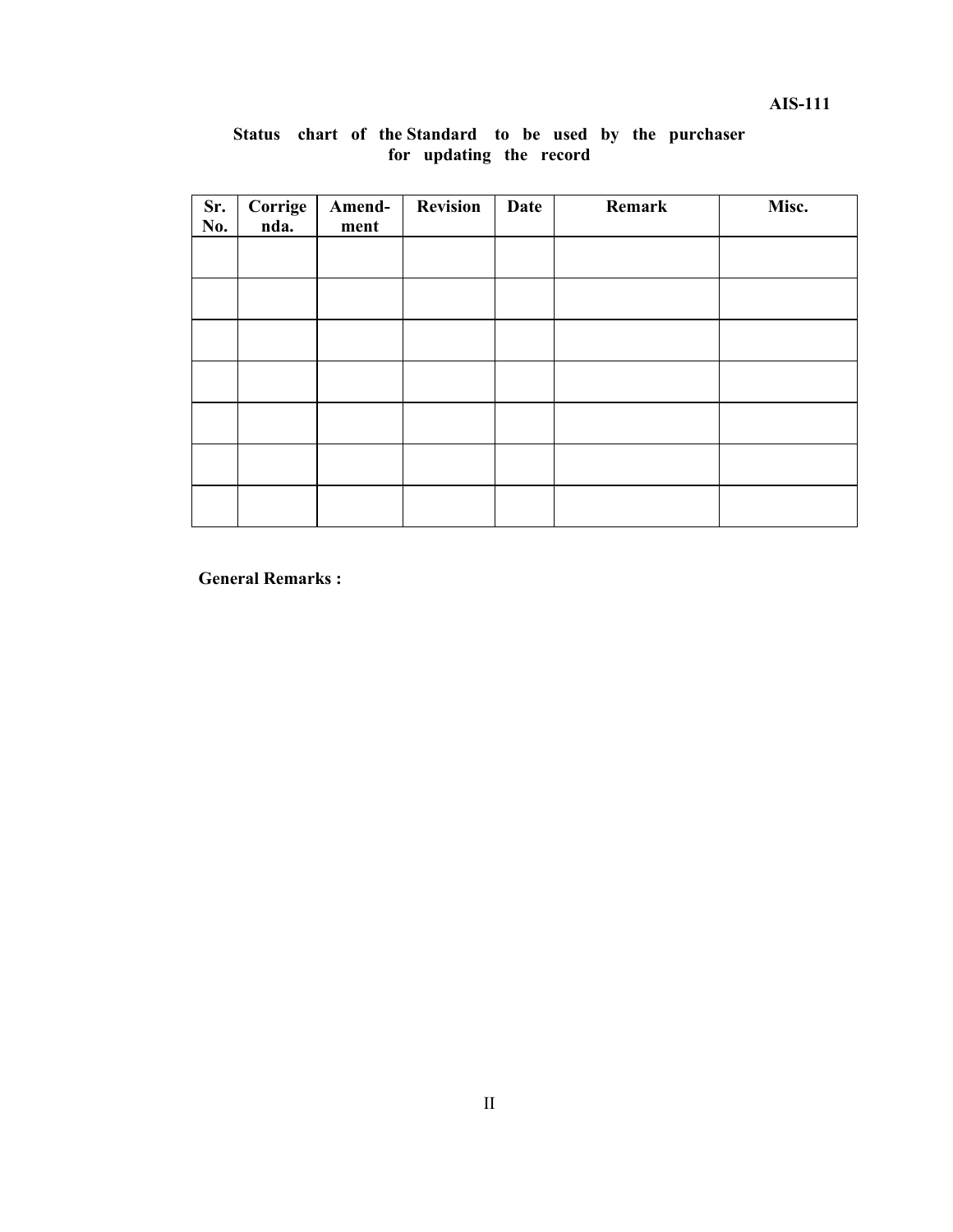#### **INTRODUCTION**

The Government of India felt the need for a permanent agency to expedite the publication of standards and development of test facilities in parallel when the work on the preparation of the standards is going on, as the development of improved safety critical parts can be undertaken only after the publication of the standard and commissioning of test facilities. To this end, the erstwhile Ministry of Surface Transport (MOST) has constituted a permanent Automotive Industry Standard Committee (AISC) vide order No. RT-11028/11/97-MVL dated September 15, 1997. The standards prepared by AISC will be approved by the permanent CMVR Technical Standing Committee (CTSC). After approval, the Automotive Research Association of India, (ARAI), Pune, being the secretariat of the AIS Committee, will publish this standard. For better dissemination of this information ARAI may publish this document on their web site.

Attendant's seat is an important safety item in case Agricultural Tractors are equipped with it. EEC Directive 76/763/EEC describes technical and safety requirements related to passengers seat for Agricultural Tractor.

With increasing usages of advance agricultural attachments, need of attendant's presence has became essential. Considering above requirement and non existence of Indian Standard (IS) on this subject, considerable assistance has been derived from following EEC Directive 76/763/EEC in formulation of this standard.

The type of tractor as mentioned in clause 2 of EEC Directive 76/763/EEC is not included in this standard, as tractor categorization is not yet considered in Indian context.

EEC Directive 76/763/EEC as amended by Directive 97/54/EC, 1999/86/EC

On the approximation of the laws of the Member States relating to passenger seats for wheeled agricultural or forestry tractors

The Automotive Industry Standards Committee responsible for preparation of this standard is given in Annex : 1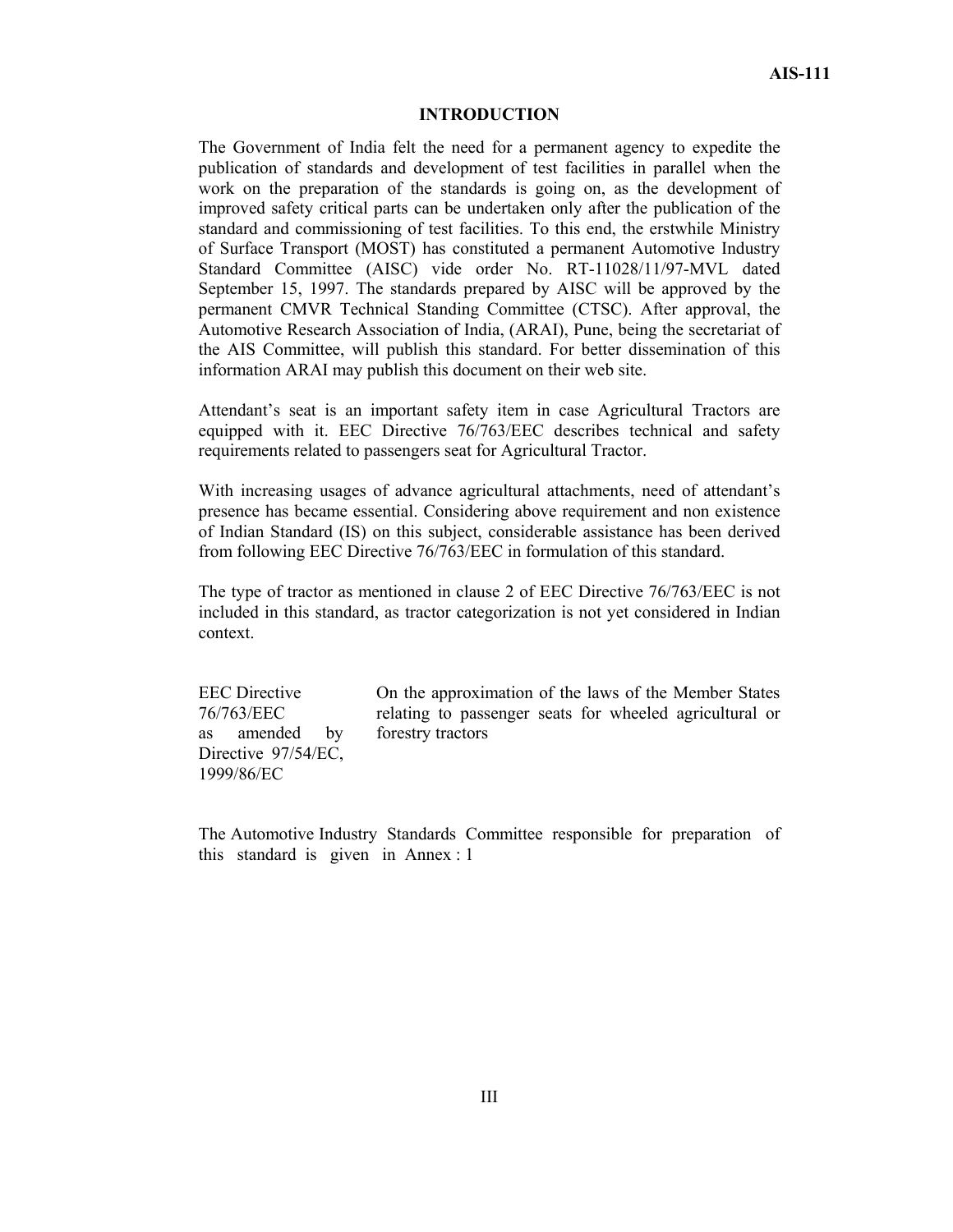## **Requirements of Attendant's Seats of Agricultural Tractors**

#### **1. SCOPE**

This standard specifies provisions for the design and installation of attendant's seats on Agricultural Tractors but not to standardize the requirements as to whether or not Agricultural Tractors are to be fitted compulsorily with such seats.

#### **2. GENERAL REQUIREMENTS FOR CONSTRUCTION AND FITTING**

- 2.1. Each seat shall be so placed that the attendant is in no danger and creates no impediment to driving the tractor.
- 2.2. Each seat shall be firmly fixed and properly attached to a structural member of the tractor (chassis, roll-over protection device, platform, fender etc.).
- 2.3 The structural member concerned shall be sufficiently strong to support a laden attendant's seat.

#### **3. SPECIAL CONSTRUCTION REQUIREMENTS**

- 3.1. Each seat shall be at least 400 mm wide and at least 300 mm deep.
- 3.2. Each seat shall incorporate a lateral support for position-maintenance purposes and be fitted with a back rest that is at least 200 mm deep.

Note: dimensions of back rest shall not apply if the seat backrest forms part of the cab, hand rail of fender or roll-over protection structure. The seat cushion shall be either padded or elastic.

- 3.3 A suitable support for the attendant's feet shall be available, as shall suitable grab handles, in order to ease access to the attendant seat and to help the attendant's to remain in position on that seat.
- 3.4 In case of tractor fitted with cab, there shall be a clearance of at least 920 mm above the surface of the attendant's seat. However, where a tractor satisfies the requirements relating to the driver's protection and seating, but its construction does not allow for such a clearance for the attendant, the clearance may be reduced to 800 mm, provided that adequate padding is provided immediately above the attendant's seat at the level of the roof. The upper part of the clearance allowed for the attendant may be limited at the rear and sides, only by a radius not exceeding 300mm (Refer Figure 1).

Note: The vertical clearance is the vertical open space between the front edge of the seat and the roof of the tractor.

3.5 The attendant's seat shall not add to the overall width of the tractor.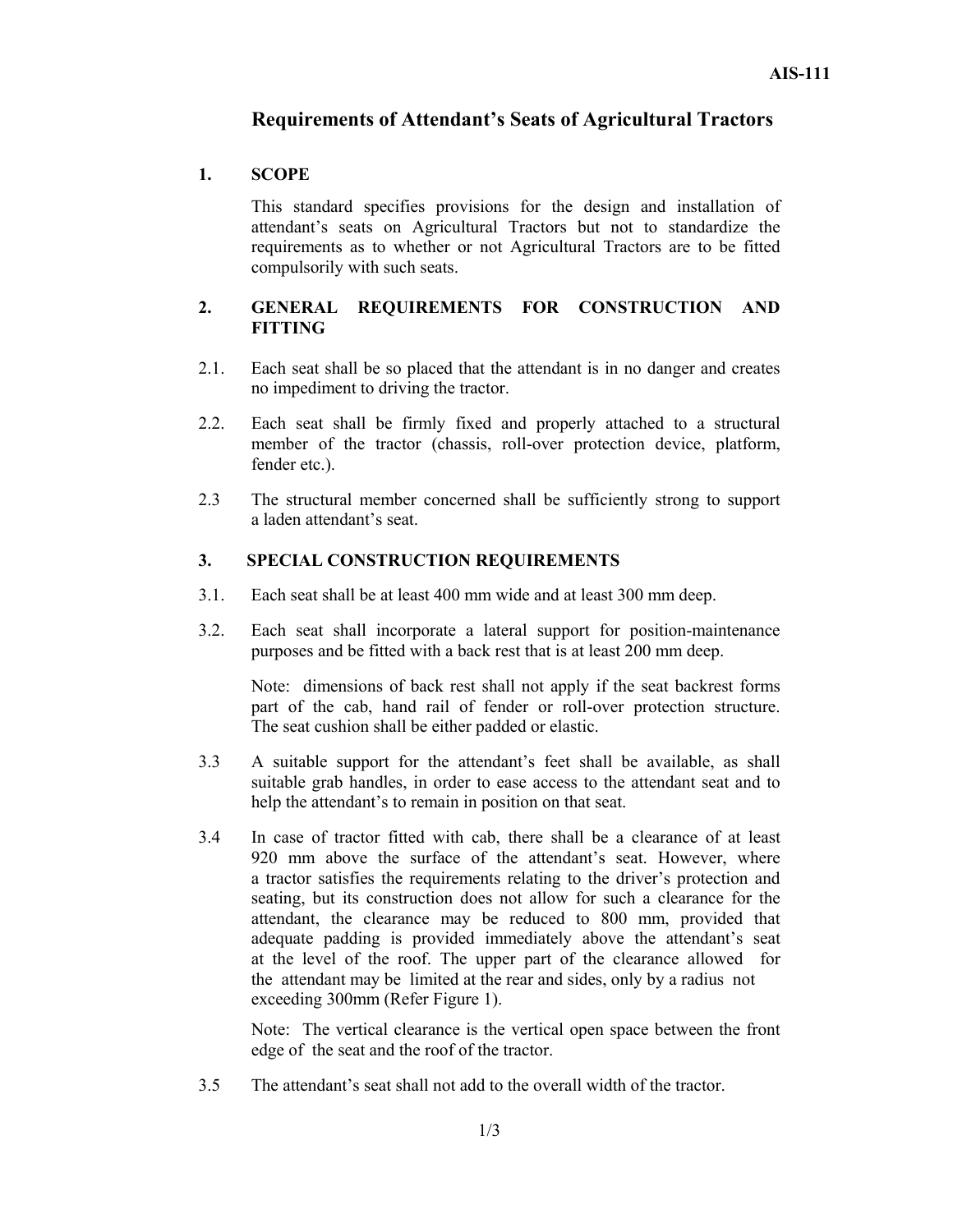

**Figure 1**